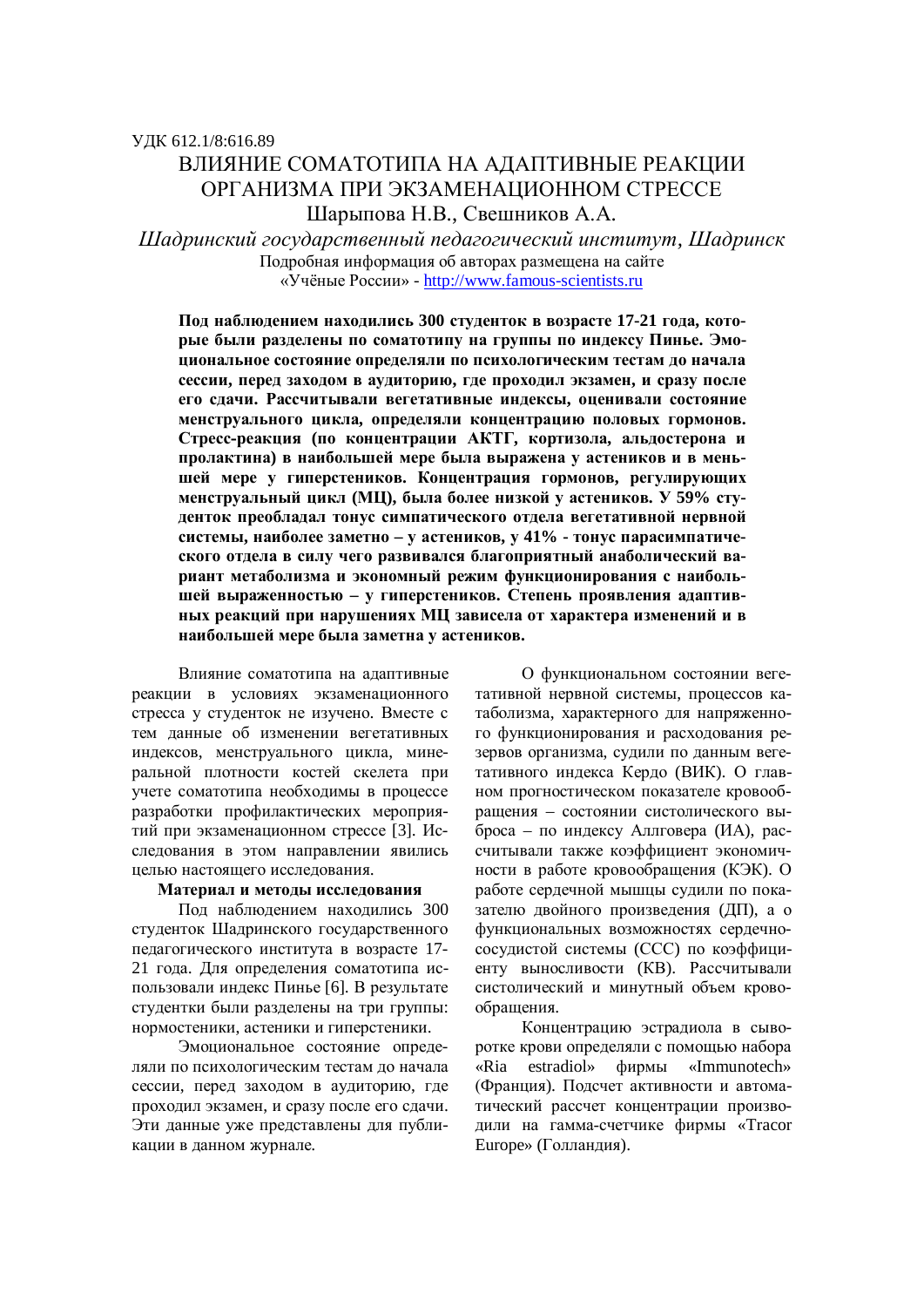Во время учебной сессии (между сдачей экзаменов) проводили анкетирование студенток для оценки основных показателей менструального цикла (МЦ). Диагноз о наличии нарушения ставила врачгинеколог. В дальнейшем под наблюдением находились те девушки, у которых нарушения МЦ были корковогипоталамического происхождения и возникали на почве нервного, психического перенапряжения во время экзаменационной сессии.

#### Результаты исследования

1. Степень выраженности стресс**реакции.** Эмоциональное напряжение во время экзаменационной сессии является своеобразным длительно действующим стрессором [4]. В наших исследованиях наиболее быстрым ответом организма на него было увеличение концентрации АКТГ у нормостеников после второго экзамена в 2,0 раза и в 2,5 раза - после третьего. Он стимулировал продукцию гормонов надпочечников. Вследствие этого существенно увеличивалось содержание кортизола: после второго экзамена в 1,4 раза, после третьего – в 2,4 раза. Концентрация альдостерона была увеличена соответственно в 2,1 и 3,4 раза.

Вследствие эмоционального стресса в крови увеличивалась также концентрация пролактина (физиологическая гиперпролактенемия), который секретируется лютеотропными клетками передней доли гипофиза. Содержание пролактина у нормостеников после сдачи двух экзаменов была увеличена в 2,4 раза, после трех – в 2,9 раза. На продукцию пролактина влиял и уровень эстрогенов крови: повышенные концентрации гормонов ингибировали секрецию, а низкие – стимулировали. При повышенной концентрации пролактина уменьшалась секреция тестостерона. ЛГ и ФСГ в силу чего создавались условия для нарушения МЦ.

У гиперстеников в ответ на экзаменационный стресс реакция оказалась менее выраженной, чем у нормостеников: после второго экзамена концентрация АКТГ была увеличена в 1,8 раза, после третьего – в 2.3 раза. Содержание кортизола также увеличивалось в меньшей мере - в 1,3 раза после второго экзамена и в 2,1 раза после третьего. Концентрация пролактина меньшая, чем у нормостеников, и после сдачи 2-х экзаменов увеличена в 2,1 раза, после  $T$ рех – 2,6 раза.

У астеников между сессиями концентрация исследуемых гормонов была несколько больше: концентрация АКТГ после сдачи второго экзамена была увеличена в 2,3 раза, в то время как у нормостеников в 2,0 раза; после третьего экзамена в 2,8 (у нормостеников – 2,5 раза). Концентрация кортизола возрастала в 1,8 раза после второго экзамена (у нормостеников в 1,4 раза), а после третьего – в 2,7 раза (у нормостеников – 2,4 раза). Содержание альдостерона после второго экзамена увеличена в 2,4 раза (у нормостеников - в 2,1 раза) и 3,6 раза после третьего (у нормостеников – в 3,4 раза). Концентрация пролактина повышалась после двух экзаменов – в 2,7 раза (у нормостеников – 2,4 раза), а после трех – в 3,3 раза (у нормостеников –  $2,9$  раза).

2. Концентрация гормонов, регулирующих МЦ, а также половых гор**монов.** У нормостеников концентрация ФСГ в первую фазу цикла после двух экзаменов была снижена на  $14\%$  ( $p<0.05$ ), после трех – на  $16\%$  ( $p<0.01$ ). Во второй фазе процент уменьшения составил соответственно 8% и 10% (p<0,05). Содержание ЛГ в первой фазе после двух экзаменов было снижено на 12%, после трех – на  $17\%$  (p<0,01). Во второй фазе – соответственно на 17% и 20% ( $p<0,01$ ).

Концентрация эстрадиола между сессиями в первой фазе МЦ была более высокой по сравнению со второй фазой. После сдачи второго экзамена она уменьшалась на 11% ( $p<0,05$ ), после третьего – на 20% ( $p < 0.01$ ).

Между сессиями во второй фазе МЦ концентрация эстрадиола была меньше на  $56\%$  (p<0,001). После второго и третьего она была еще ниже соответственно на 18%  $(p<0,01)$   $\mu$  30%  $(p<0,001)$ .

Содержание тестостерона после двух экзаменов в 1-й и 2-й фазах было снижено на 7-8% ( $p<0,05$ ), а после третьего на 13-14% ( $p < 0.01$ ).

**У гиперстеников содержание ФСГ** у гиперстеников больше, чем у нормостеников, на 20% (р<0,001). После сдачи двух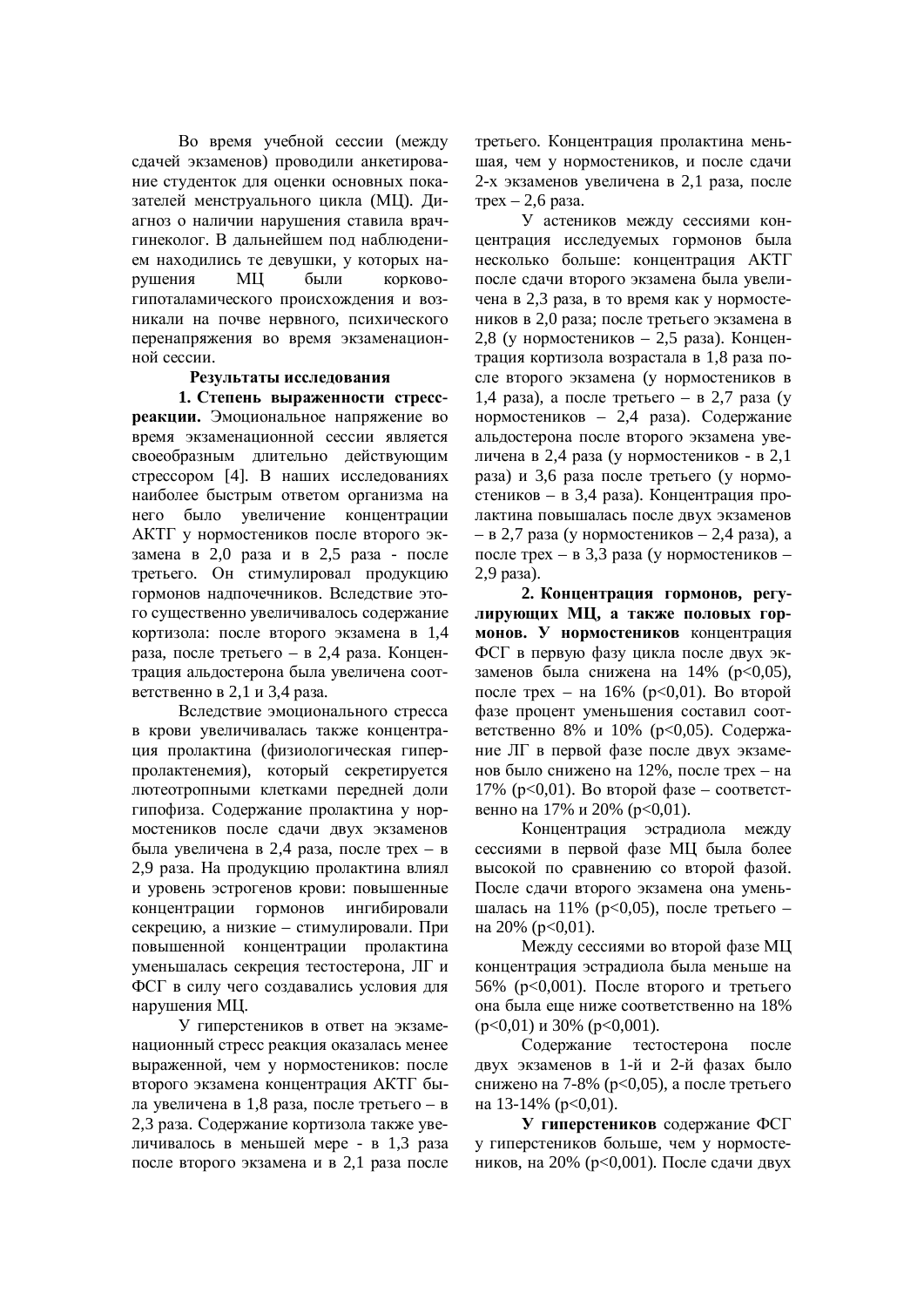экзаменов концентрация в первой фазе уменьшалась на 23% (p<0,001), во второй – на 13% ( $p < 0.05$ ). После слачи третьего экзамена эти значения были ниже соответственно 26% ( $p<0,001$ ) и 17% ( $p<0,01$ ).

Концентрация ЛГ в первой и второй фазах между сессиями была у гиперстеников на 18% (p<0,01) больше, чем у нормостеников. После сдачи двух экзаменов первой фазе уменьшалась на 24%  $(p<0,001)$ , bo bropoň – Ha 16% ( $p<0,01$ ). После сдачи трех экзаменов эти величины составили соответственно 27% (p<0,001) и 24% ( $p<0,001$ ).

Содержание эстрадиола в первой фазе МЦ оказалась выше, чем у нормостеников, на 7% (р<0,05). Снижение концентрации после двух экзаменов было меньшим – 8% ( $p<0,05$ ), а после трех – 12%  $(p<0.05)$ . Во второй фазе в промежутке между сессиями снижение было меньшим, чем у нормостеников, – 43% ( $p<0.001$ ). После сдачи второго экзамена концентрация в первой фазе МЦ была снижена на меньшую величину, чем у нормостеников, - на 9% ( $p<0.05$ ) и после третьего - на 14%  $(p<0.01)$ .

Концентрация тестостерона между сессиями в первой и второй фазах была больше у гиперстеников, чем у нормостеников, на 28,3% (р<0,01). После сдачи двух экзаменов снижалась на 7-9%  $(p<0.05)$ , после трех – в обеих фазах еще на 9% ( $p<0,05$ ).

Астеники. Концентрация ФСГ между сессиями в первой фазе МЦ была ниже, чем у нормостеников, на  $12\%$  ( $p<0.05$ ), во вторую – на 14% (р<0,05). После сдачи двух экзаменов в первой фазе МЦ произошло снижение на 14% ( $p<0,05$ ), во вто $p$ ой – на 16% ( $p$ <0.01). После третьего экзамена соответственно – на 16% ( $p<0,01$ ) в первой фазе и на 29% ( $p < 0.001$ ) – во второй.

Концентрация ЛГ в промежутке между сессиями в первой фазе МЦ меньше, чем у нормостеников, на  $12\%$  ( $p<0.05$ ), во второй фазе – на 13% ( $p<0,05$ ). После сдачи лвух экзаменов в первой фазе содержание этого гормона уменьшилось на 18%  $(p<0,01)$ , bo bropoň – Ha 21% ( $p<0,001$ ). После сдачи третьего экзамена эти цифры

были равны соответственно 24% ( $p < 0.001$ )  $\mu$  28% ( $p<0,001$ ).

Межлу сессиями концентрация эстрадиола у астеников меньше в первой фазе МЦ на 12% (р<0,05), во вторую – на 11%  $(p<0.05)$ . После сдачи двух экзаменов концентрация в первой фазе снизилась на 16%  $(p<0,05)$ , во второй – на 22%  $(p<0,001)$ . После третьего экзамена эти показатели были равны соответственно – 24%  $(p<0,001)$   $\mu$  31%  $(p<0,001)$ .

Количество тестостерона между сессия в первой фазе МЦ было меньше на 15% (р<0,05), во второй на 18% (р<0,01). После сдачи первых двух экзаменов в первой фазе концентрация уменьшилась на  $15\%$  (p<0,01), во второй – на 14% (p<0,01). После сдачи третьего экзамена эти величины равны соответственно 26% ( $p<0,001$ )  $\mu$  27% ( $p<0,001$ ).

Результаты проведенного исследования показали, что изменения концентрации гормонов при эмоциональном стрессе в наименьшей мере выражены у гиперстеников и в наибольшей – у астеников.

3. Адаптивные реакции при нор**мальном менструальном цикле.** По данным индекса Кердо во время экзаменационной сессии функции вегетативной нервной системы (ВНС) были направлены на поддержание постоянства внутренней среды организма и регуляцию работы внутренних органов. В таких условиях у студенток наблюдались реакции двух типов: 1) у 59% преобладал тонус симпатического отдела ВНС, что указывало на неблагоприятное состояние регуляторных систем гомеостаза и признаки напряжения в сбалансированности работ отдельных систем; 2) у 41% студенток был повышен тонус парасимпатического отлела ВНС в силу чего развивался благоприятный анаболический вариант метаболизма и экономный режим функционирования. Организм приспосабливался к условиям экзаменационной сессии, в частности, экономичнее расходовались резервы сердечно-сосудистой системы (ССС).

Нормостеники. Между сессиями индекс Кердо был равен нулю – оба отдела вегетативной нервной системы (ВНС) уравновешены. Перед экзаменом индекс был равен 10,4 – превалировал симпатиче-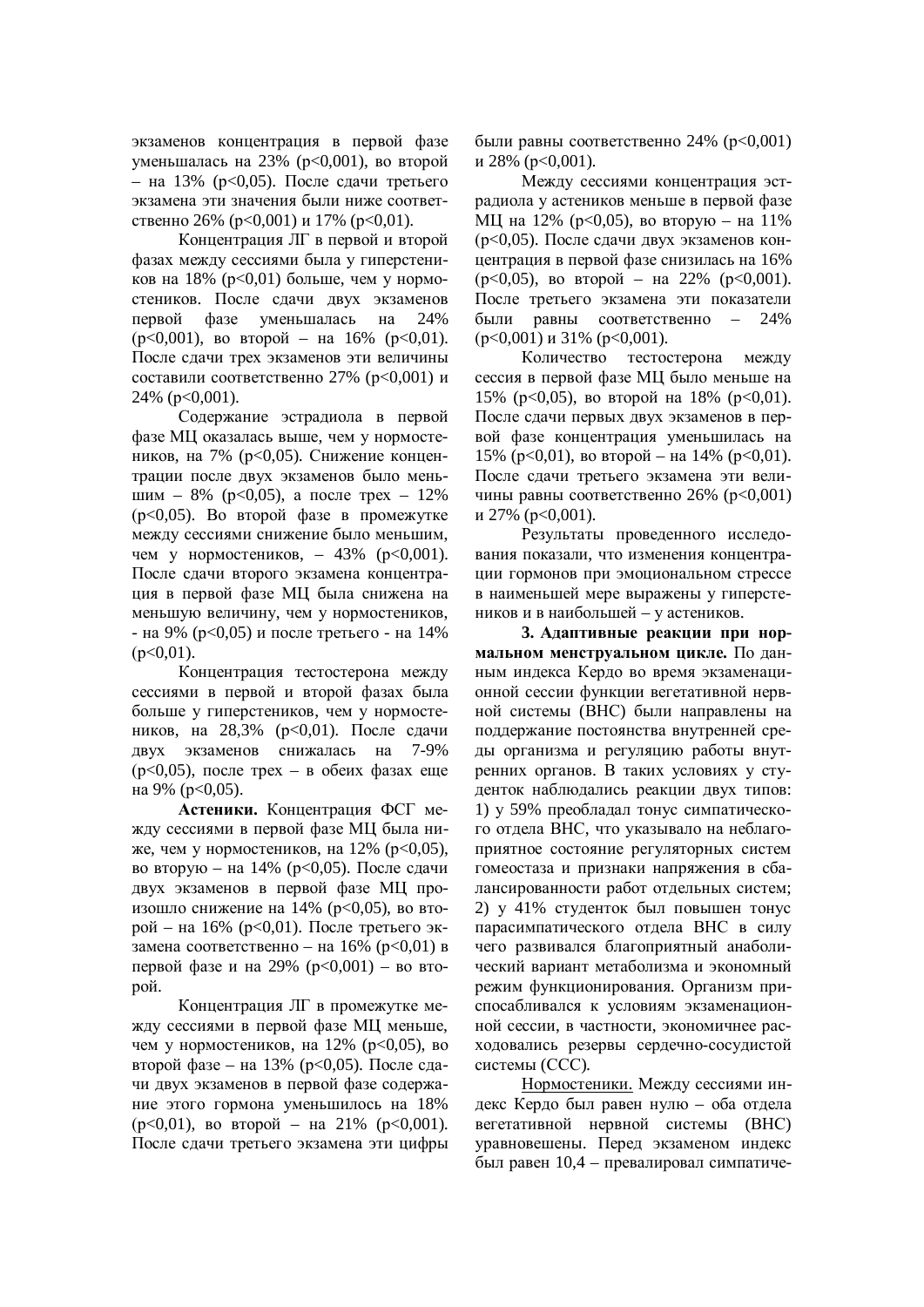ский отдел ВНС. После экзамена быстро возвращался к нулю. Индекс Хильдебранта (показатель согласованности в работе висцеральных систем) перед экзаменом снизился до 3,93 (в контрольной группе – 4,4) и в большей мере  $(3,39)$  - сразу после экзамена. Индекс Аллговера указывал на то, что систолический выброс возрастал очень незначительно, но по величине минутного объема эффект был отчетливым (во время сессии - 3759 мл, между сессиями - 2964 мл (р<0,01). Большим было пульсовое и среднее давление, что приводило к увеличению нагрузки на сердечную мышцу (индекс Робинсона), и она усиливала работу (коэффициент выносливости). Коэффициент экономичности работы кровообращения увеличивался перед экзаменом с 2650 до 3829 (p<0,01) и оставался на этой же величине, что указывало на перестройку центрального кровообращения за счет повышенного расхолования резервов организма.

Астеники. Во время экзамена индекс Кердо указывал (14,91) на явное превалирование симпатического отдела ВНС. После сдачи экзамена быстро возвращался к исходному значению. Индекс Робинсона существенно увеличен - 123,40 ( между сессиями – 83,40,  $p<0.01$ ), что указывало на высокий уровень нагрузки на ССС: минутный объем кровообращения составлял 4050 мл, накануне сессии 3284 мл ( $p<0,01$ ). Пульсовое и среднее давление было повышено.

Гиперстеники. Превалирование парасимпатического отдела было выражено достаточно четко (индекс Кердо -2,1) по сравнению с нормостениками. Возвращение к исходному значению было более мелленное. Инлекс Робинсона (134,71) свилетельствовал о более высокой гемодинамической нагрузке на ССС. Коэффициент выносливости указывал на усиление функции ССС, так как минутный объем кровообращения перед экзаменом увеличивался до 4490,6 мл, а между сессиями составлял 3198,9 мл (p<0,01) и медленно үменьшался после экзамена (3791,9; р<0,01). Пульсовое давление повышалось с 40,4 мм рт.ст. до 49,7 мм рт.ст., а среднее давление – с 91,6 до 110,1 мм рт.ст.  $(p<0.05)$ .

4. Адаптивные реакции при на**рушениях МЦ.** У студенток в возрасте 17-21 года изменение ритма чаще всего встречались в виде – пройоменореи, опсоменореи, станоменореи и полименореи.

Пройоменорея - частые менструации. Индекс Кердо, Хильденбранта, Аллговера не изменялись значительно в сравнении со студентками с нормальным ритмом МЦ. Увеличение индекса работы сердца (Робинсона) указывало на усиление его работы. Коэффициент экономичности кровообращения перед экзаменом увеличивался на 20%, происходила перестройка центрального кровообращения за счет повышенного расходования резервов организма. Уменьшение пульсового давления свидетельствовало об утомлении ССС.

Опсоменорея - редкие менструации. О превалировании симпатического тонуса указывал индекс Кердо. Коэффициент Хильденбранта - главный показатель согласованности в деятельности висцеральных систем организма – уменьшался. Коэффициент выносливости, характеризующий функциональное состояние ССС, был больше нормы (1,6), что указывало на усиление работы ССС. Индекс Робинсона возрастал с 78,8 до 122,5 ( $p<0.05$ ). После экзамена продолжал нарастать, это указывало на то, что уровень гемодинамической нагрузки ССС был достаточно большим. Уменьшалось пульсовое давление, что свидетельствовало об утомление деятельности ССС.

Станоменорея - одна менструация в 6-12 месяцев. Индекс Кердо перед экзаменом равнялся 0, что свидетельствовало о состоянии динамического равновесия, экономичнее расходовались резервы ССС. Индекс Хильденбранта. Аллговера не изменялись. Между сессиями уровень гемодинамической нагрузки на ССС средний. На это указывал индекс Робинсона, а перед экзаменом и после него – незначительно повышен. Коэффициент экономичности кровообращения существенно возрастал (4095, в норме 2600) и медленно уменьшался после слачи экзамена. Слеловательно, на перестройку центрального кровообрашения расходовались значительные резервы организма. Минутный объем кровообращения уменьшен – 3607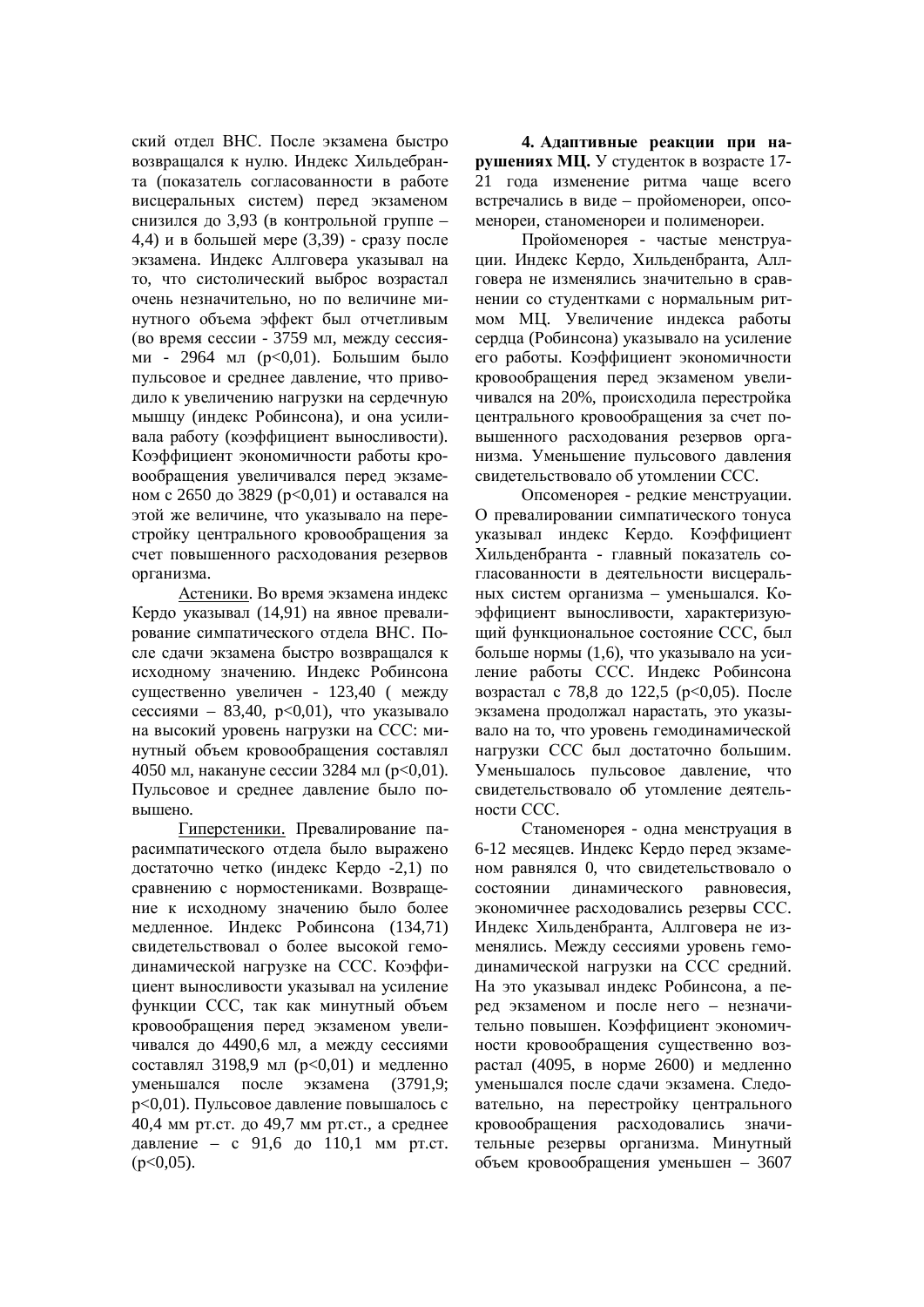мл (в норме – 3926 мл,  $p<0.05$ ). Об утомление ССС также указывало пульсовое и среднее давление.

Полименорея – продолжительность менструации 6-7 дней. На преобладание симпатического тонуса указывало увеличение индекса Кердо (17,0). Показатель состояния систолического выброса – индекс Аллговера – увеличивался. Индекс Робинсона возрастал с 84,66 до 115,67 (p<0,05), после экзамена медленно снижался. Это указывало на то, что уровень гемодинамической нагрузки ССС достаточно большой. Коэффициент экономичности кровообращения равен 4152 (норма 2640,  $p < 0.05$ ). Минутный объем кровообращения увеличивался до 4269 мл. Пульсовое и среднее давление незначительно возрастало.

Характерные проявления изменений МЦ по количеству выделяющейся крови выявлены в виде повышенного (гиперменорея) или скудного (гипоменорея) выделения крови. Отклонения вегетативных индексов выражались в следующем. Увеличение индекса Кердо, отражало во время сессии повышенное нервно-психическое состояние у обследуемых. Индексы Аллговера и Хильденбранта изменялись незначительно. Возрастание индекса Робинсона указывало на то, что нагрузка на ССС велика. Высокое значение коэффициента выносливости, по сравнению с нормой (1,6), указывало на усиление функции ССС. Коэффициент экономичности кровообращения существенно увеличен, что говорило о перестройке центрального кровообращения и значительном расходовании резервов организма. После сдачи экзамена коэффициент незначительно снижался. Минутный объем кровообрашения при гиперменорее увеличен (4158 мл,  $p<0.05$ ), а при гипоменорее – уменьшен до 3709 мл (в норме – 3926, p<0,05). Возрастало пульсовое давление, что указывало на ослабление деятельности ССС. Увеличивалось и среднее давление.

#### Обсуждение результатов

Проблеме изменения функционального состояния различных систем организма при экзаменационном стрессе уделяется большое внимание [1,5]. В однотипных стрессогенных ситуациях мы обнаружили отчетливые различия в устойчивости людей разного соматотипа к эмоииональному стрессу. Поэтому учет соматотипа является перспективным в плане исследования физиологических механизмов, лежащих в основе таких различий. Нами установлено, что в ответ на стресс реакция организма бывает по-разному выраженной: у гиперстеников менее заметна, чем у нормостеников, а у астеников заметна в большей мере.

Под влиянием стресса в коре головного мозга функционировал очаг возбуждения [2], приводивший к торможению в гипоталамусе и, как следствие, к увеличению секреции пролактина, тормозившего продукцию ФСГ и ЛГ. В результате уменьшения их концентрации возникали нарушения МЦ.

Нами обнаружены функциональные изменения ССС в зависимости от соматотипа. Разной была устойчивость к стрессу, индивидуальные особенности соотношений симпатического и парасимпатического отделов вегетативной нервной системы и колебания параметров кровообращения.

Стрессовая ситуация экзамена вызывала резкие изменения психофизиологических параметров организма, причем привыкания к экзаменационному стрессу не отмечалось и реакция организма была отчетливо выражена на любой экзамен сессии. Большинство студенток испытывало ярко выраженное эмоциональное напряжение накануне и в период сдачи экзаменов, которое оставляло свой след и сохранялось еще некоторое время после экзамена.

## СПИСОК ЛИТЕРАТУРЫ:

1. Бабакин Е.А. // Научный вестник Тюменской мед академии. 2002. № 7-8. С. 78.

2. Брейтман М.Я. // Введение в учение о пропорциях и конституциях. М., 1984. 218 C.

3. Клиорин А.И., Чтецов В.П. // Биологические проблемы учения о конституциях человека. Л.: 1989. С. 321.

4. Койносов П.Г. Чирятьева Т.В., Сосин Д.Г. // Научный вестник Тюменской медакадемии. 2001. № 3. С. 47.